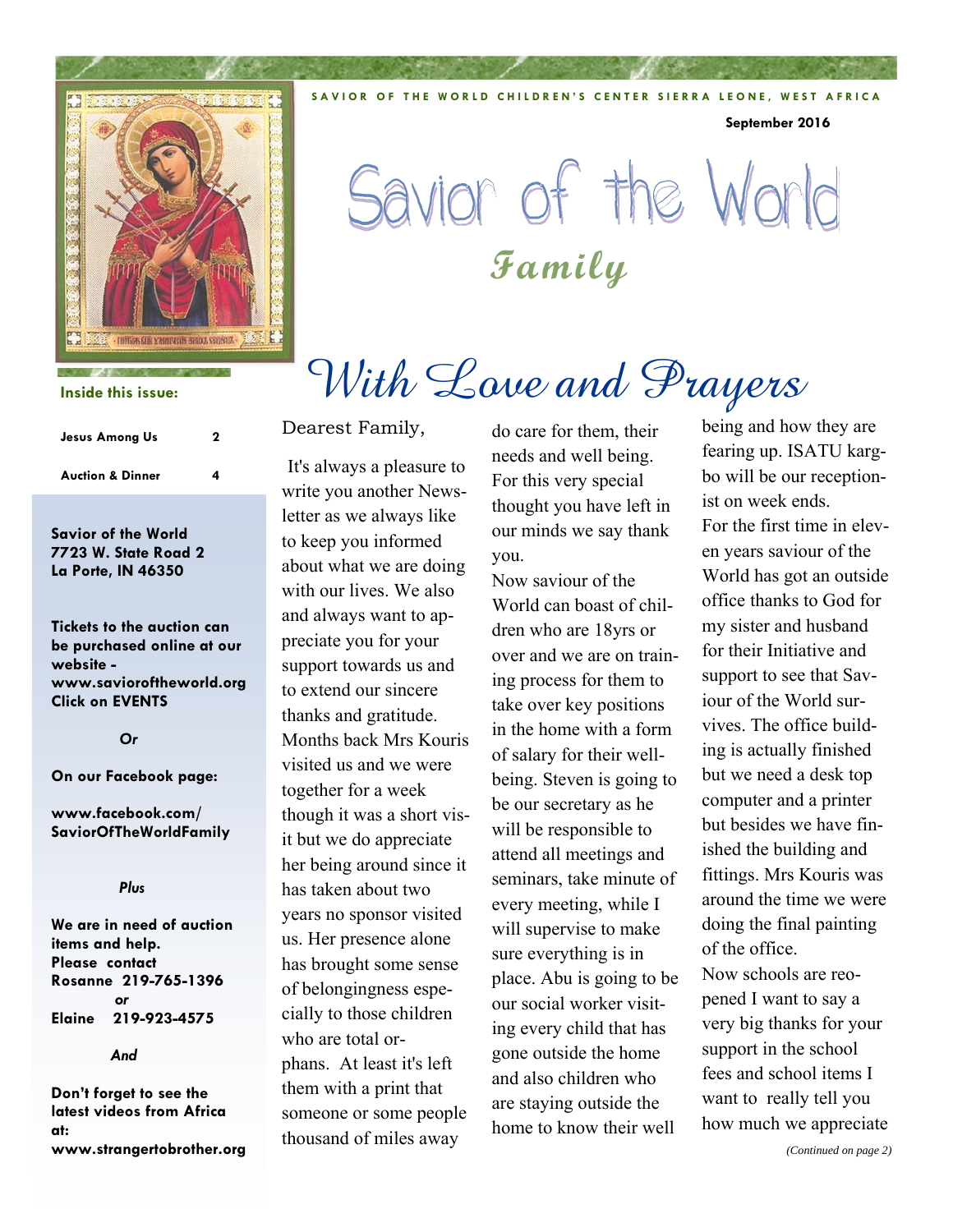Page 2



**Ramatu gives a lift to her newest little sister, Emmanuela.** 



**Louisa and our newest Savior of the World family member, 9 months old Emmanuela. Both of Emmanuela's parents are dead.** 

# With love and prayers

not only your support but You as a person as well. By early next year we are planning to build a house in the compound for children who have gone out of the program but when they do face crisis times they run back to the home for solace those children we cannot take them back in to the main house because they are already adults and they may have experienced a new way of life so we are plan-

*(Continued from page 1)* **ning on building a space** for them were they will say until they recover from what bugging them then they will go out and continue their lives. I want to say thanks to God and to you to give me the chance and opportunities to work with these children in other to give them a new life, a new hope and to share the love and blessings of our Lord and Saviour to them. I pray may your charity never go in vain may you be called blessed, may our Mother Mary always continue to

### intercede for us all and more especially you and your family.

### Louisa and Children

## **Jesus Among Us**

### *Dear Brothers and Sisters of the Savior of the World Family*,

May the Peace of our Lord Jesus be with you, now and always!

Dearest friends, I write this brief message the day after Pope Francis has declared Mother Teresa of Calcutta a canonized saint of the Catholic Church. Indeed today, September 5<sup>th</sup>, is her feast day on the liturgical calendar.

One could say that St. Teresa of Calcutta awakened the world to the presence of Jesus among us: Jesus really present in the Eucharist as a Gift of Love for all who would receive Him, and Jesus really present in the poorest of the poor as One who is hungry and thirsty for our gift of love. Mother Teresa would do everything possible to bring the Holy Sacrifice of the Mass and hence to bring the Body and Blood of Jesus to places and peoples that were not recognizing God's Gift of Love in Jesus Christ.

There was one day in Calcutta when Mother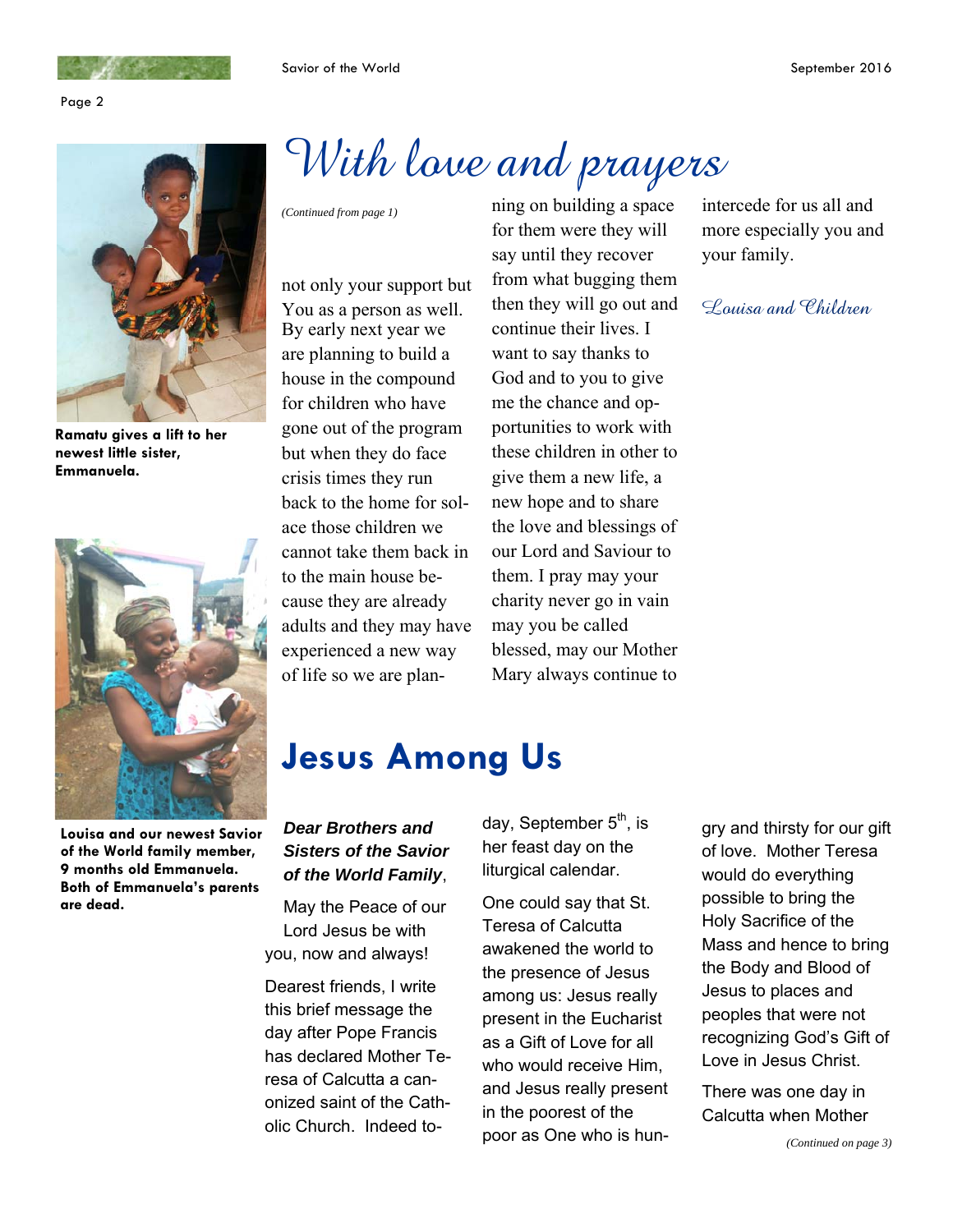Page 3

## **Jesus Among Us**

*(Continued from page 2)* 

told me to prepare to go with her on an airplane to the ex-Communist country of Albania. She wanted to accompany me because she knew that the country had been fiercely anti-Catholic. The country's dictator, who had just recently died, Enver Hoxhia, had executed all the bishops and the majority of priests. This same dictator had been prone to prepare the bishops and priests for their executions by torturing them quite maliciously. Now his personal medical doctor was the one in charge of the country; and I was about to enter this country – alone. But Mother Teresa wanted to stay with me for a little time so that I would have a good idea how to maneuver on this very strange and arid soil.

What was special about this day when we were to get on the plane for a very menacing country was not the country itself. Rather it was what the saint told me to do before boarding the plane. She said,

"Father, we still have five minutes. There is a Moslem man here who wants to marry a Catholic woman, but he doesn't believe in the Blessed Trinity. Since we still have five minutes, explain the Blessed Trinity to him and then we can go."

The Moslem man did in fact accept my explanation that God is Love, and that because he is Love itself he is a perfect communion of three persons: the Father gives Himself totally to the Son so that the Son is as fully God as the Father. The Son in gratitude gives himself fully to the Father so that the Father is as fully God as the Son. And the bond of this Love is the perfect Wisdom and bond of Unity that by his power to unite is fully God. The man became Christian; and together with his Christian wife, became the father of a new family.

St. Teresa of Calcutta made Jesus really present in places where people only suspected that Love might be a possibility. She introduced Jesus to the hovels and the alley ways of Nairobi, Manila, Kinshasa, Tirana, Macao, Kigali, Bujumbura, Chicago, Gary and New York. The poorest of the poor who never knew Jesus now know Jesus as the Giver of eternal gifts: baptism, confession, confirmation, the Eucharist. I myself saw what happens when a Moslem victim of rebels in West Africa meets Jesus, accepts Jesus, and embraces Jesus with a Christian love. The only reason he is not dead is because he jumped an inch or two when a rebel shot him. The bullet that should have killed him, lodged harmlessly in a thick tissue of his stomach. The Moslem man is now a priest. Since his original name is Mohammed, some call him "Father Mohammed." He prefers his Christian name of Father Philip.

The busiest market place in the world is in Hong Kong: the noisiest neighborhood for a Missionaries of Charity convent is in the middle of the Hong Kong market place. That's right: they are not outside but inside the noisiest market

place in the world. Jesus has chosen to live amidst the buyers and sellers so that they too may become temples of the Holy Spirit.

and the contract

St. Teresa of Calcutta knew that God's infinite desire to give his very own Body and Blood to the human race matched an ever-growing desire in the desolate, the desperate, the lonely, the humiliated, the rejected, the abandoned, the unloved and the unwanted – all those whose only home is the empty stall of a marketplace – to find a "Somebody" who would finally respect them and welcome them with a love so real that they could trust that this "Somebody" could give them a purpose that lasts forever.

May all of you, dear readers, accept the tender, faithful love of the Somebody who created you, saved you, and gives purpose to your life: it is Jesus Christ Himself!

*Fr. Umuhozanimana In Africa*